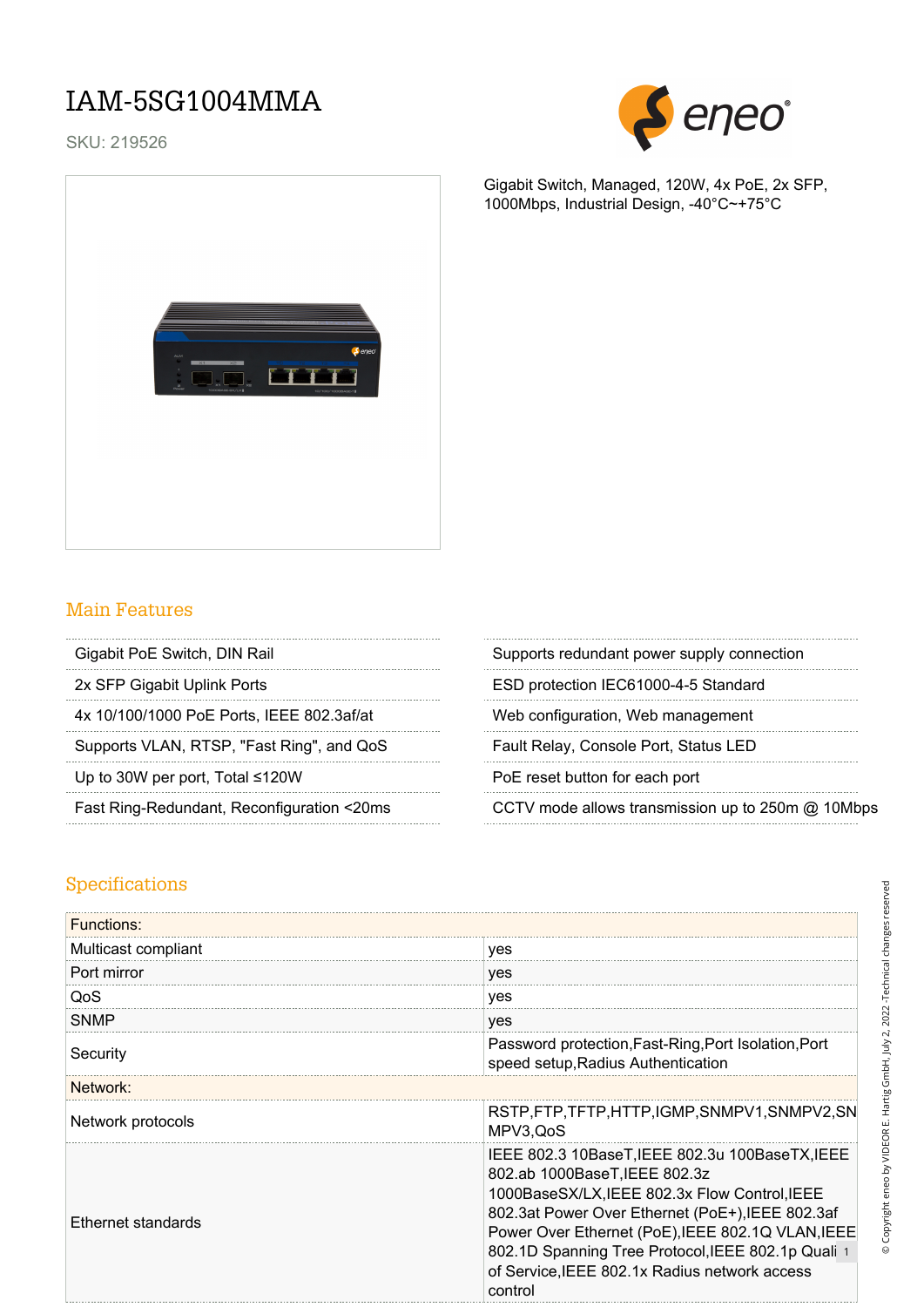# IAM-5SG1004MMA

Continuation of the specifications

| Internal switching capacity (Mpps)   | 8,9 Mpps                                                                                                                                                                                                               |
|--------------------------------------|------------------------------------------------------------------------------------------------------------------------------------------------------------------------------------------------------------------------|
| Internal switching capacity (Gbit/s) | 24 Gbps                                                                                                                                                                                                                |
| <b>VLAN</b>                          | yes                                                                                                                                                                                                                    |
| Interfaces / Inputs/ Outputs:        |                                                                                                                                                                                                                        |
| Ethernet interface                   | 10Base-T,100Base-TX,1000Base-T                                                                                                                                                                                         |
| Ports                                | 4x 10/100/1000Base-T,2x 1000Base-X SFP                                                                                                                                                                                 |
| Optical connector                    | <b>SFP Port</b>                                                                                                                                                                                                        |
| General:                             |                                                                                                                                                                                                                        |
| Dimensions (HxWxD)                   | 46,5x110x157mm                                                                                                                                                                                                         |
| Weight                               | 680g                                                                                                                                                                                                                   |
| PoE ports (number)                   | 4                                                                                                                                                                                                                      |
| Model                                | DIN rail module                                                                                                                                                                                                        |
| <b>Type</b>                          | Layer2 switch                                                                                                                                                                                                          |
| Management                           | yes                                                                                                                                                                                                                    |
| Mounting                             | DIN rail, wall mount                                                                                                                                                                                                   |
| PoE budget                           | 120 W                                                                                                                                                                                                                  |
| Power over Ethernet                  | IEEE 802.3af, IEEE 802.3at                                                                                                                                                                                             |
| Supply voltage                       | 48~57 VDC                                                                                                                                                                                                              |
| Operating temperature                | $-40^{\circ}$ C ~ +75 $^{\circ}$ C                                                                                                                                                                                     |
| Trunk                                | Contact discharge 6KV, Air discharge<br>8KV,IEC61000-4-2,IEC61000-4-5                                                                                                                                                  |
| Parts supplied:                      |                                                                                                                                                                                                                        |
| Parts supplied                       | manual, power cord, Mounting Bracket, PSU                                                                                                                                                                              |
| Notes:                               |                                                                                                                                                                                                                        |
| Remarks                              | External power supply specification: 100~240VAC,<br>150W, 30x70x150mm, -30°~+70°, CCTV mode:<br>transmission of 10Mbps @ 250m, CCTV mode, PoE<br>Power output: 29.2W @ 1m; 25.8W @ 100m; 24.2W<br>@ 150m; 19.9W @ 250m |

### Optional Accessory

| <b>SKU</b> | <b>Name</b>       | <b>Description</b>                                                                                     |
|------------|-------------------|--------------------------------------------------------------------------------------------------------|
| 218218     | eneo Site Manager | Management Software for eneo IP products                                                               |
| 219525     | RJT-1000SFP       | RJ45- SFP Transceiver Modul, 1000Base-T, 0°~<br>$+70^{\circ}$ C                                        |
| 216479     | SFP-0850M10       | SFP Modul, 1.25Gbps, 550m, Multimode, 850nm,<br>Duplex LC Connector, 0°~+70°C                          |
| 218758     | SFP-0850M40       | SFP Modul, 1,25Gbps, 550m, Multimode, 850nm,<br>Duplex LC Connector, -40 $^{\circ}$ ~ +70 $^{\circ}$ C |
| 216478     | SFP-1310M40       | SFP Modul, 1.25Gbps, 550m, Multimode, 1310nm,<br>Duplex LC Connector, -40°~+75°C                       |
| 216566     | SFP-1310S10       | SFP Modul, 1.25Gbps, 20km, Singlemode, 1310nm,<br>Duplex LC Connector, 0°~+70°C                        |